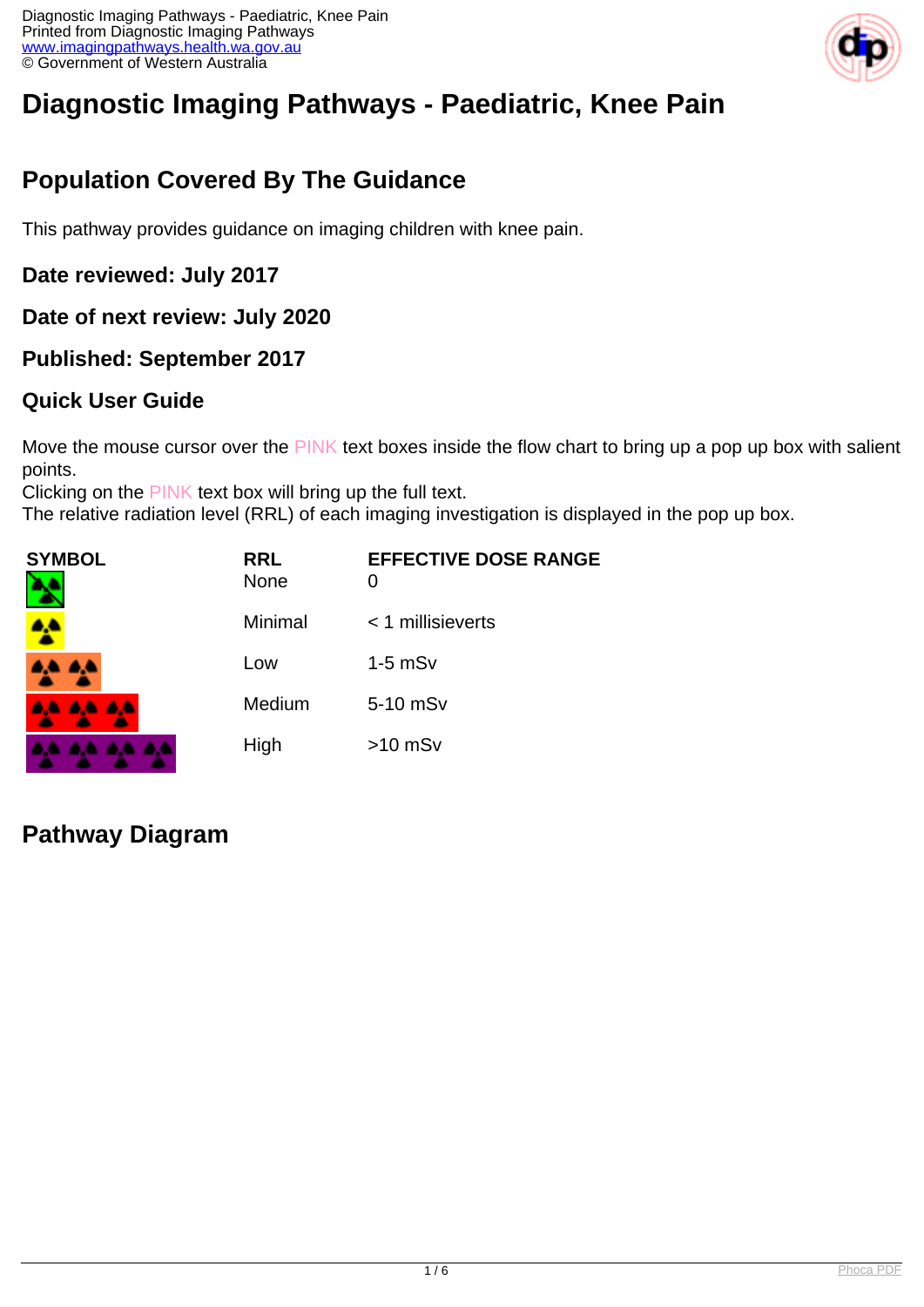Diagnostic Imaging Pathways - Paediatric, Knee Pain Printed from Diagnostic Imaging Pathways [www.imagingpathways.health.wa.gov.au](http://www.imagingpathways.health.wa.gov.au/) © Government of Western Australia



### **Image Gallery**

Note: Images coming soon

#### **Teaching Points**

Trauma to the paediatric knee is common and knee pain is the second most common paediatric musculoskeletal presentation to the emergency department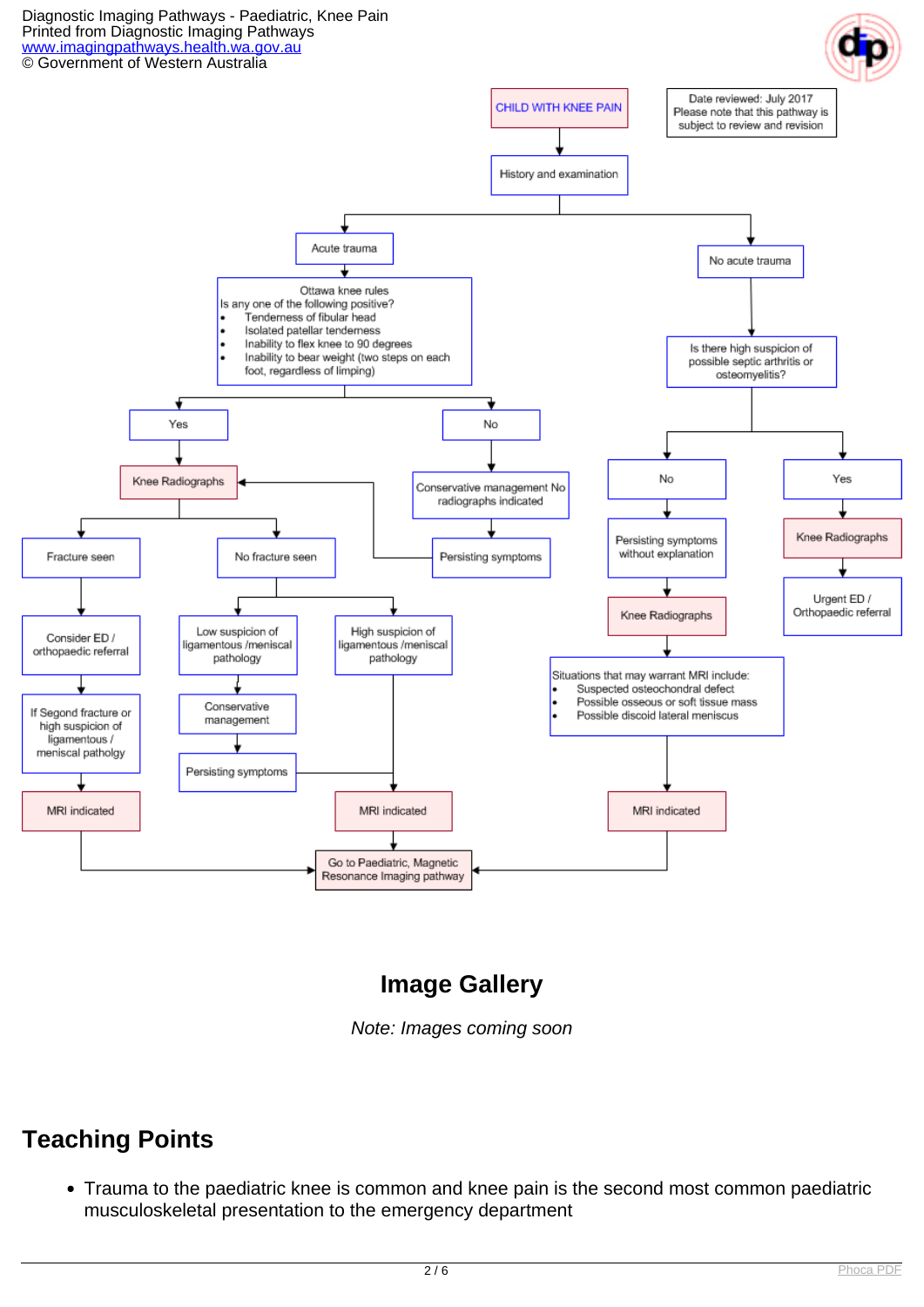

- Unrecognised fractures may result in permanent neurovascular deficit and growth disturbances
- Knee radiographs are one of the most common radiographs used to assess trauma in the ER. However it has the lowest yield for diagnosing clinically significant fractures
- Clinical decision rules such as the Ottawa Knee Rule (OKR) can be used to reduce the rate of unnecessary radiographs performed
- MRI is a valuable adjunct and has the potential to change management

### **Child with Knee pain**

- Knee pain is a common compliant amongst children accounting for more than a third of paediatric musculoskeletal complaints [1, 2](index.php?option=com_content&view=article&id=233&tab=references#1)
- A thorough history and examination should be performed including the characteristics of the pain, onset, location, duration, severity and radiation [1](index.php?option=com_content&view=article&id=233&tab=references#1)

## **Knee Radiographs**

- Plain radiography of the knee is the investigative mainstay for assessing knee injuries in children
- $\bullet$  Interpretation is complicated by a number of issues [3, 4](index.php?option=com_content&view=article&id=233&tab=references#1)
	- Relative radiolucency of the cartilaginous anatomy found in skeletally immature patients
	- Paediatric patients sustain different injuries compared to adults, particularly involving the physis
	- Low yield nature of knee radiographs for knee trauma, even in adults
- Clinical decision rules such as the Ottawa Knee Rule (OKR) can be used to reduce the rate of unnecessary radiographs performed. 1. 2 The OKR has been widely validated and investigated in adult populations, and shown to allow a relative reduction in use of radiography by around one third [5](index.php?option=com_content&view=article&id=233&tab=references#1)
- Meta-analysis of their use in a paediatric population showed that the OKR had high sensitivity and adequate specificity for children over the age of 5. There was insufficient evidence for children under the age of  $5, 4, 6$  $5, 4, 6$
- Advantages
	- Fast, readily accessible
	- Will identify obvious fractures and joint effusions
- Disadvantages
	- $\circ$  lonising radiation albeit small exposure
	- Majority of patients with acute knee injuries have soft tissue injury

### **Magnetic Resonance Imaging (MRI)**

- The knee is one of the most commonly imaged joints by MRI in the paediatric population  $\overline{7, 8}$  $\overline{7, 8}$  $\overline{7, 8}$
- Magnetic resonance imaging has several advantages over other modalities No ionising radiation [7](index.php?option=com_content&view=article&id=233&tab=references#1)
	- Excellent soft tissue resolution, contrast & detail
		- MRI is able to evaluate injuries to the soft tissues, ligaments, menisci, epiphyses and bone contusions [4, 7, 9](index.php?option=com_content&view=article&id=233&tab=references#1)
		- With improvements in MRI technology, accuracy of diagnosing paediatric meniscal and cruciate ligament tears is approaching that for adults. Studies suggest 92% sensitivity & 88% specificity for detecting anterior cruciate ligament (ACL) tears and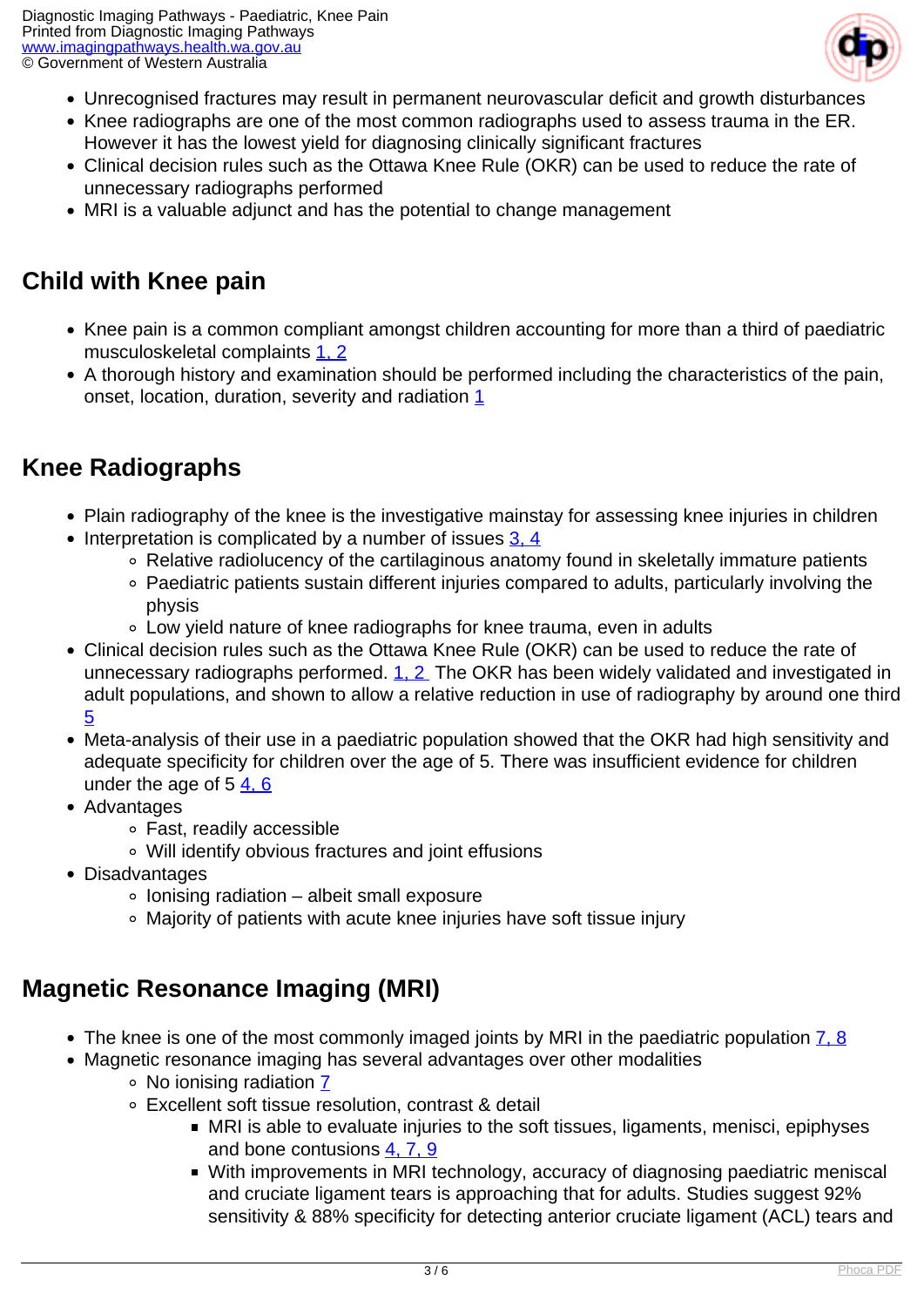

93-100% sensitivity and 87-95% specificity for meniscal injuries [4, 8, 10-12](index.php?option=com_content&view=article&id=233&tab=references#1)

- Capable of multiplanar reconstructions
- MRI can affect management, although this has only been extensively investigated in adult patients so far
	- MRI has been shown to alter management in a proportion of adult patients with knee injuries [13](index.php?option=com_content&view=article&id=233&tab=references#1)
	- Nikken et al performed two prospective studies on adult patients with acute knee injury without radiographic fracture. MRI imaging was found to shorten the time to diagnosis, reduce number of diagnostic procedures during follow-up, reduce medical costs & costs to society and improve quality of life in the first 6 weeks following injury [14, 15](index.php?option=com_content&view=article&id=233&tab=references#1)
- $\bullet$  Disadvantages include  $\overline{7}$ 
	- Cost
	- Limited access
	- The need for patient sedation/general anaesthesia in young children
	- A good understanding of normal skeletal development is required to avoid misdiagnosis
	- Some paediatric studies have shown MRI to be no more accurate in detecting ACL and meniscal tears than a knee examination performed by a skilled and experienced clinician [4](index.php?option=com_content&view=article&id=233&tab=references#1)

#### **References**

#### **Date of literature search: July 2017**

References are graded from Level I to V according to the Oxford Centre for Evidence-Based Medicine, Levels of Evidence. [Download the document](http://www.cebm.net/wp-content/uploads/2014/06/CEBM-Levels-of-Evidence-2.1.pdf)

- 1. Yen YM. **Assessment and treatment of knee pain in the child and adolescent athlete.**  Pediatr Clin North Am. 2014;61(6):1155-73. (Review article) [View the reference](https://www.ncbi.nlm.nih.gov/pubmed/25439017 )
- 2. National Guideline C. **ACR Appropriateness Criteria; acute trauma to the knee.** 2014;11:11. (Guidelines). [View the reference](https://www.guideline.gov/summaries/summary/49076 )
- 3. Alaia MJ, Khatib O, Shah M, J AB, L MJ, Strauss EJ. **The utility of plain radiographs in the initial evaluation of knee pain amongst sports medicine patients.** Knee Surg Sports Traumatol Arthrosc. 2015;23(8):2213-7. (Level II evidence). View the reference
- 4. Approach to acute knee pain and injury in children and skeletally immature adolescents [Internet]. UpToDate. 2017 [cited July 3, 2017]. Available from: View the reference
- 5. Jenny JY, Boeri C, El Amrani H, Dosch JC, Dupuis M, Moussaoui A, et al. **Should plain X-rays be routinely performed after blunt knee trauma? A prospective analysis.** J Trauma. 2005;58(6):1179-82. (Level III evidence). View the reference
- 6. Vijayasankar D, Boyle AA, Atkinson P. **Can the Ottawa knee rule be applied to children? A systematic review and meta-analysis of observational studies.** Emerg Med J. 2009;26(4):250-3. (Level I evidence). [View the reference](https://www.ncbi.nlm.nih.gov/pubmed/19307383 )
- 7. Gill KG, Nemeth BA, Davis KW. **Magnetic resonance imaging of the pediatric knee.** Magn Reson Imaging Clin N Am. 2014;22(4):743-63. (Review article). [View the reference](https://www.ncbi.nlm.nih.gov/pubmed/25442031 )
- 8. Orth RC. **The pediatric knee.** Pediatr Radiol. 2013;43 Suppl 1:S90-8. (Review article). [View the](https://www.ncbi.nlm.nih.gov/pubmed/23478924 ) [reference](https://www.ncbi.nlm.nih.gov/pubmed/23478924 )
- 9. Jans LB, Jaremko JL, Ditchfield M, Verstraete KL. **MR imaging findings of lesions involving cartilage and bone in the paediatric knee: a pictorial review.** Jbr-btr. 2011;94(5):247-53. (Review article). [View the reference](https://www.ncbi.nlm.nih.gov/pubmed/22191289 )
- 10. Major NM, Beard LN, Jr., Helms CA. **Accuracy of MR imaging of the knee in adolescents.**  AJR Am J Roentgenol. 2003;180(1):17-9. (Level III evidence). [View the reference](https://www.ncbi.nlm.nih.gov/pubmed/12490470 )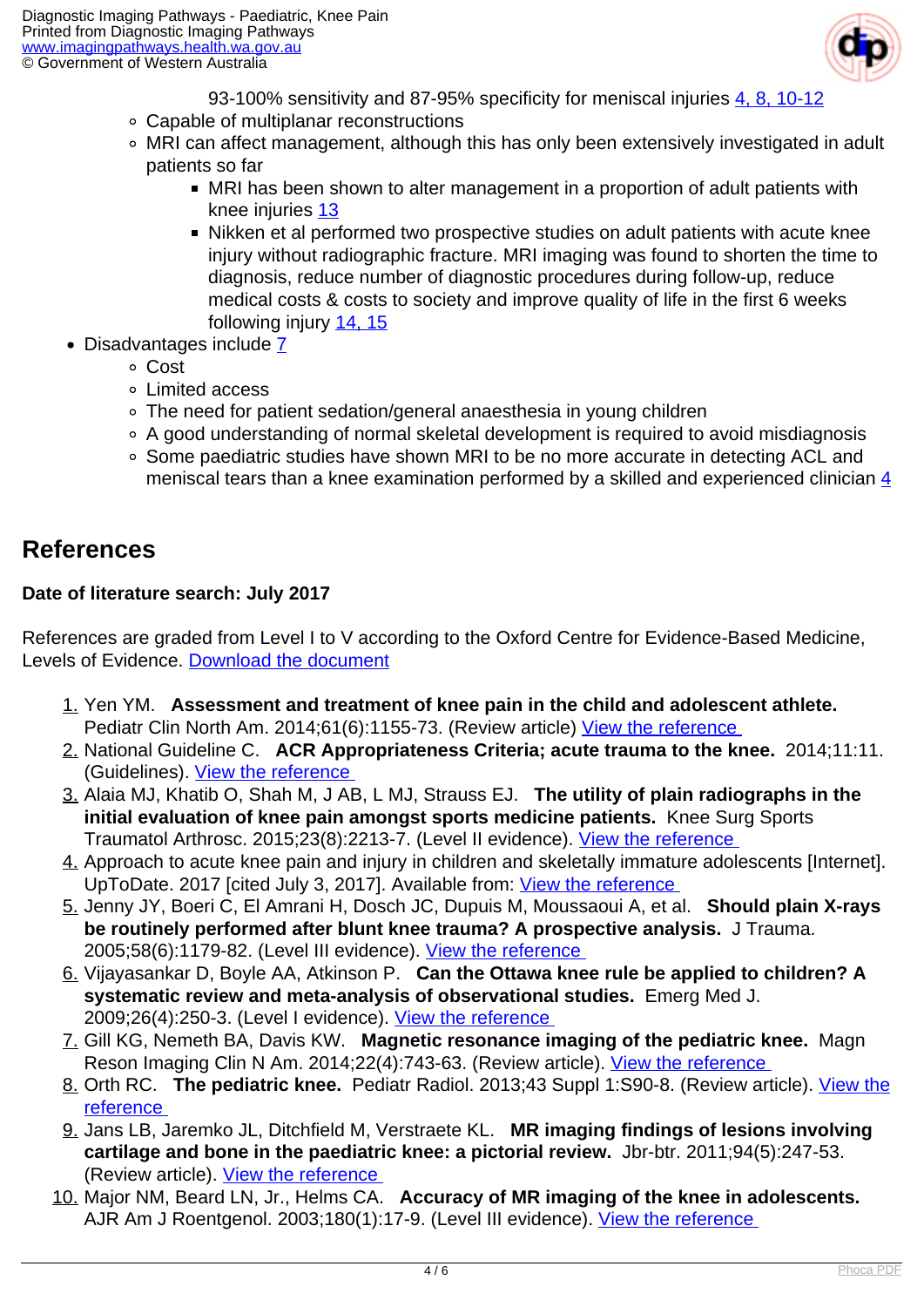

- 11. Yan R, Wang H, Yang Z, Ji ZH, Guo YM. **Predicted probability of meniscus tears: comparing history and physical examination with MRI.** Swiss Med Wkly. 2011;141:1-7. (Level III evidence). View the reference
- 12. Lee K, Siegel MJ, Lau DM, Hildebolt CF, Matava MJ. **Anterior cruciate ligament tears: MR imaging-based diagnosis in a pediatric population.** Radiology. 1999;213(3):697-704. (Level III evidence). [View the reference](https://www.ncbi.nlm.nih.gov/pubmed/10580941 )
- 13. Subhas N, Patel SH, Obuchowski NA, Jones MH. **Value of knee MRI in the diagnosis and** management of knee disorders. Orthopedics. 2014;37(2):e109-16. (Level III evidence). [View the](https://www.ncbi.nlm.nih.gov/pubmed/24679195 ) [reference](https://www.ncbi.nlm.nih.gov/pubmed/24679195 )
- 14. Nikken JJ, Oei EH, Ginai AZ, Krestin GP, Verhaar JA, van Vugt AB, et al. **Acute peripheral joint injury: cost and effectiveness of low-field-strength MR imaging--results of randomized controlled trial.** Radiology. 2005;236(3):958-67. (Level II evidence). [View the reference](https://www.ncbi.nlm.nih.gov/pubmed/16118171 )
- 15. Oei EH, Nikken JJ, Ginai AZ, Krestin GP, Verhaar JA, van Vugt AB, et al. **Costs and effectiveness of a brief MRI examination of patients with acute knee injury.** Eur Radiol. 2009;19(2):409-18. (Level II evidence). View the reference

| Information from this website                                                                                                                                         | <b>Information from the Royal</b><br><b>Australian and New Zealand</b><br><b>College of Radiologists' website</b>                                                                                                                 |
|-----------------------------------------------------------------------------------------------------------------------------------------------------------------------|-----------------------------------------------------------------------------------------------------------------------------------------------------------------------------------------------------------------------------------|
| <b>Consent to Procedure or Treatment</b><br><b>Radiation Risks of X-rays and Scans</b><br><b>Magnetic Resonance Imaging (MRI)</b><br><b>Plain Radiography (X-ray)</b> | <b>Magnetic Resonance Imaging (MRI)</b><br><b>Plain Radiography/X-rays</b><br><b>Radiation Risk of Medical Imaging for</b><br><b>Adults and Children</b><br><b>Making Your Child's Test or Procedure</b><br><b>Less Stressful</b> |

#### **Information for Consumers**

#### **Copyright**

© Copyright 2017, Department of Health Western Australia. All Rights Reserved. This web site and its content has been prepared by The Department of Health, Western Australia. The information contained on this web site is protected by copyright.

#### **Legal Notice**

Please remember that this leaflet is intended as general information only. It is not definitive and The Department of Health, Western Australia can not accept any legal liability arising from its use. The information is kept as up to date and accurate as possible, but please be warned that it is always subject to change.